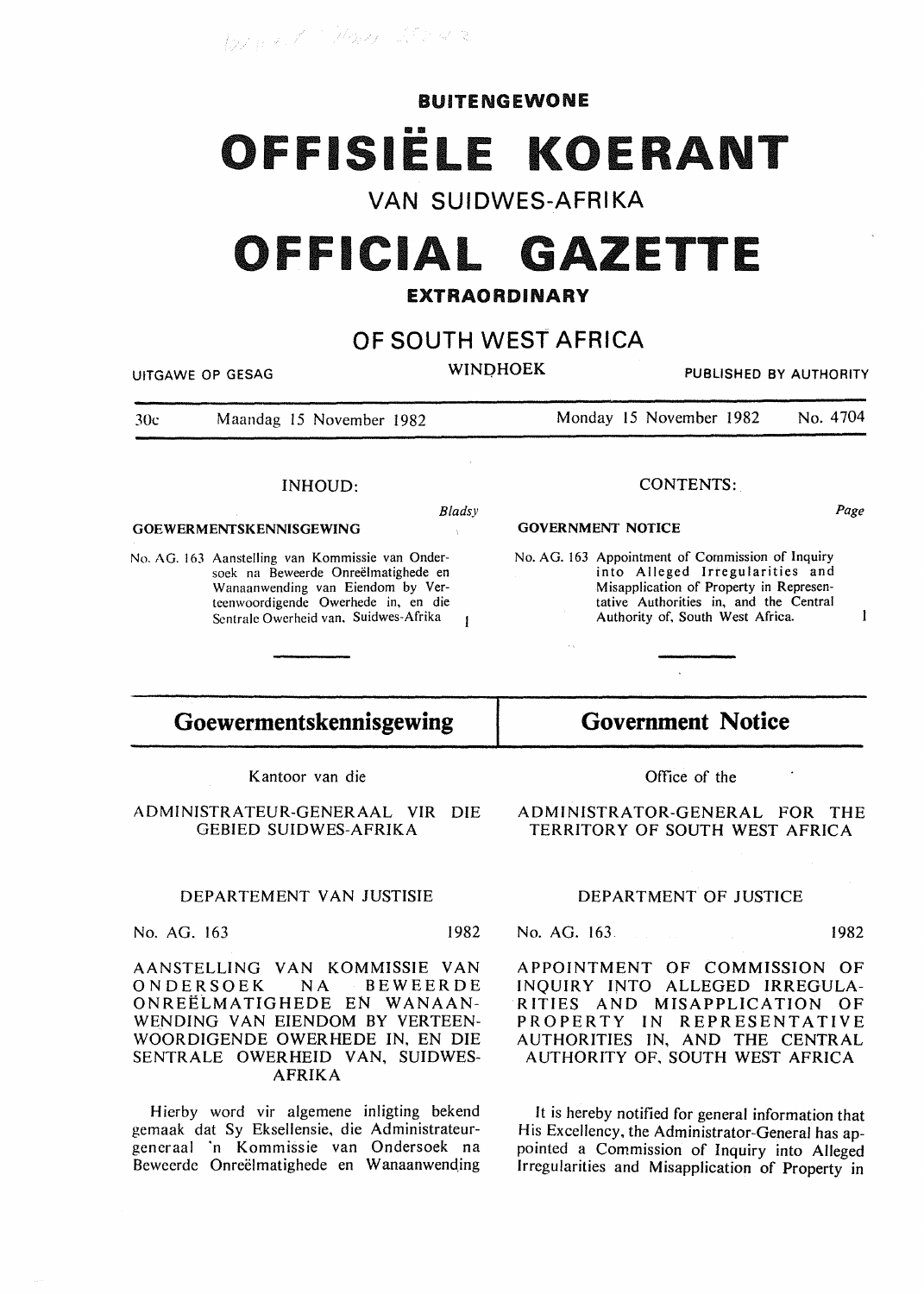van Eiendom by Verteenwoordigende Owerhede in. en die Sentrale Owerheid van, Suidwes-Afrika aangestel het met die volgende opdrag:

- 1. Om ondersoek in te stel na  $-$ 
	- (a) beweerde en vermeende onreëlmatighede en magsoorskrydings waaraan funksionarisse van Verteenwoordigende Owerhede in Suidwes-Afrika, en die Sentrale Owerheid van Suidwes-Afrika en die Departemente daarvan, hulle sou skuldig gemaak het of waarby sodanige funksionarisse betrokke sou gewees het, met inbegrip van enige onbehoorlike bevoordeling van enige persoon deur enige sodanige funksionaris;
	- (b) die wanbesteding en wanaanwending van staats- en openbare geld en owerheidseiendom deur enige in subparagraaf (a) bedoelde funksionaris, met inbegrip van enige onregmatige of nie behoorlik gemagtigde toeëiening van enige sodanige geld of eiendom deur enige persoon;
	- (c) bestaande metodes, instellings en maatreëls ter beheer oor die besteding van staats- en openbare geld en die aanwending van owerheidseiendom in Suidwes-Afrika en die toereikendheid daarvan om behoorlike en doeltreffende beheer oor die besteding van sodanige geld en die aanwending van sodanige eiendom te verseker;
	- (d) enige ander aangeleentheid wat na die mening van die Kommissie verband hou met of betrekking het op enige aangeleentheid in subparagraaf (a), (b) of (c) vermeld.
- 2. Om aan die Administrateur-generaal verslag te doen van sy bevindings.
- 3. Om aan die Administrateur-generaal aanbevelings te doen oor -
	- (a) enige stappe wat na aanleiding van of voortspruitend uit die Kommissie se bevindings teen enige persoon of liggaam gedoen behoort te word;
	- (b) die stappe wat na die mening van die Kommissie gedoen behoort te word om enige onreëlmatigheid, magsoorskryding, wanbesteding of wanaanwending deur hom bevind, of die gevolge daarvan, te herstel en die herhaling daarvan te voorkom;

Representative Authorities in, and the Central Authority of, South West Africa with the following terms of reference:

- 1. To inquire into  $-$ 
	- (a) alleged and supposed irregularities and overstepping of powers of which functionaries of Representative Authorities in South West Africa, and the Central Authority of South West Africa and the departments thereof, are reputed to be guilty or with which such functionaries are reputed to be involved, including any improper favouritism in respect of any person by any such functionary;
	- (b) the misappropriation and misapplication of state and public moneys and government property by any functionary referred to in subparagraph (a), including any appropriation by any person of any such moneys or property which is unlawful or not properly authorised:
	- (c) existing methods, institutions and measures for control over the spending of state and public moneys and the application of government property in South West Africa and the adequacy thereof to ensure proper and efficient control over the spending of such moneys and the application of such property;
	- (d) any other matter which in the opinion of the Commission may be connected with or may have a bearing on any matter mentioned in subparagraph (a), (b) or (c).
- 2. To report to the Administrator-General on its findings.
- 3. To make recommendations to the Administra $tor$ -General regarding  $-$ 
	- (a) any steps which ought to be taken against any person or body as a result of or arising from the findings of the Commission;
	- (b) the steps which in the opinion of the Commission ought to be taken to rectify any irregularity, overstepping of powers, misappropriation or misapplication found by it, or the consequences thereof, and to prevent the repetition thereof;